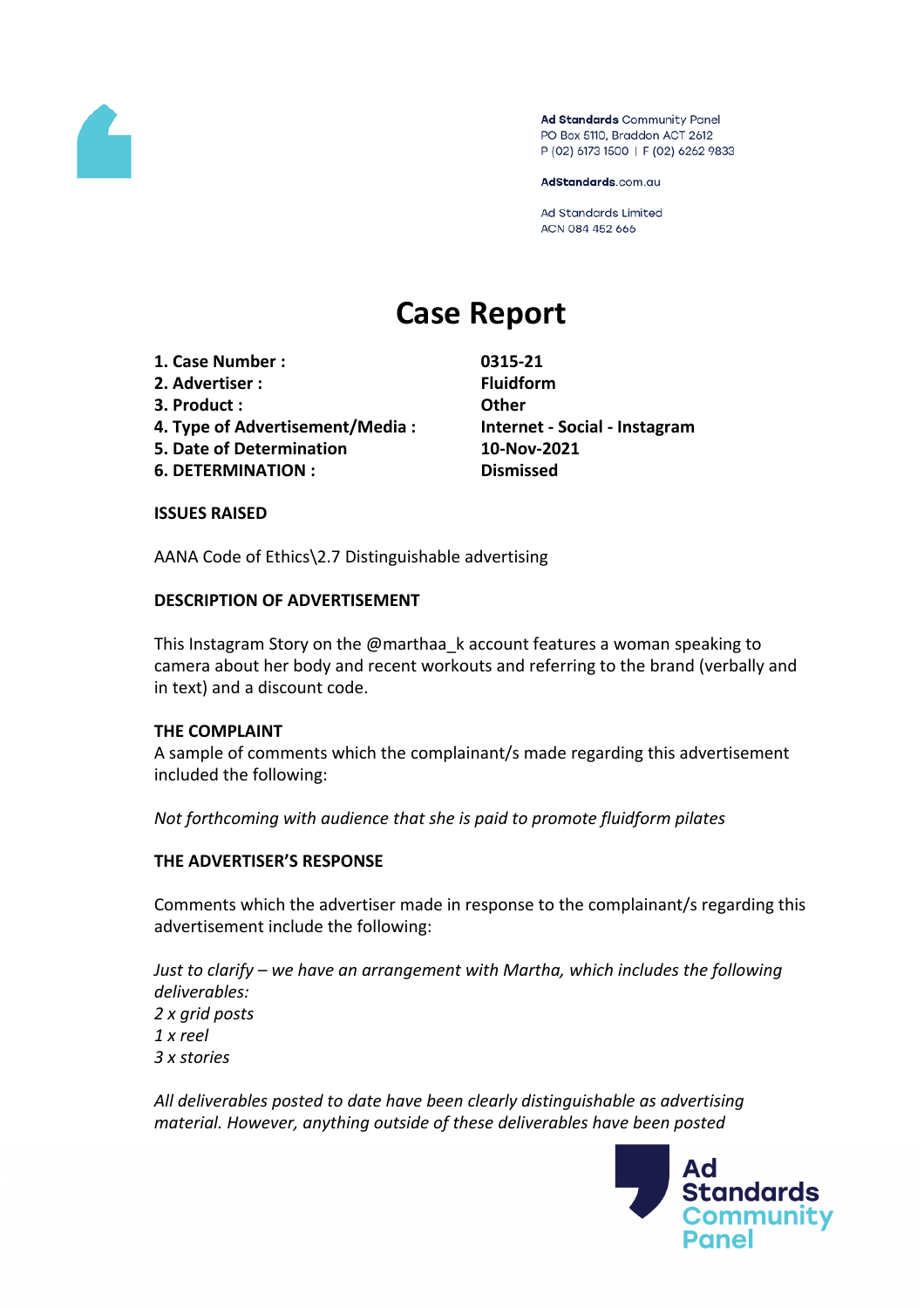

*organically. Any organic posts that sit outside of this agreement have not been advertising material.*

## **THE DETERMINATION**

The Ad Standards Community Panel (the Panel) considered whether this advertisement breaches the AANA Code of Ethics (the Code).

The Panel noted the complainant's concern that there is no indication of the commercial relationship between the advertiser and the influencer.

The Panel viewed the advertisement and noted the advertiser's response.

## **Section 2.7: Advertising shall be clearly distinguishable as such**

## **Does the material constitute an 'advertising or marketing communication'?**

The Panel noted the definition of advertising in the Code. Advertising means: "any advertising, marketing communication or material which is published or broadcast using any Medium or any activity which is undertaken by, or on behalf of an advertiser or marketer,

- over which the advertiser or marketer has a reasonable degree of control, and
- that draws the attention of the public in a manner calculated to promote or oppose directly or indirectly a product, service, person, organisation or line of conduct".

The Panel noted the advertiser's response that the material had been posted organically outside of the agreement between the influencer and the brand.

The Panel considered that the focus of the videos was the product, and the purpose of the video was to draw the attention of the public to the product.

The Panel acknowledged that the advertiser may not have direct creative control over the post, however there was an existing relationship between the influencer and the advertiser and that this indicated a reasonable degree of control.

The Panel determined that the Instagram story was an advertisement.

## **Is the material clearly distinguishable as such?**

The Panel noted the Practice Note for the Code states:

*"Influencer and affiliate marketing often appears alongside organic/genuine user generated content and is often less obvious to the audience. Where an influencer or affiliate accepts payment of money or free products or services from a brand in exchange for them to promote that brand's products or services, the relationship must be clear, obvious and upfront to the audience and expressed in a way that is easily*